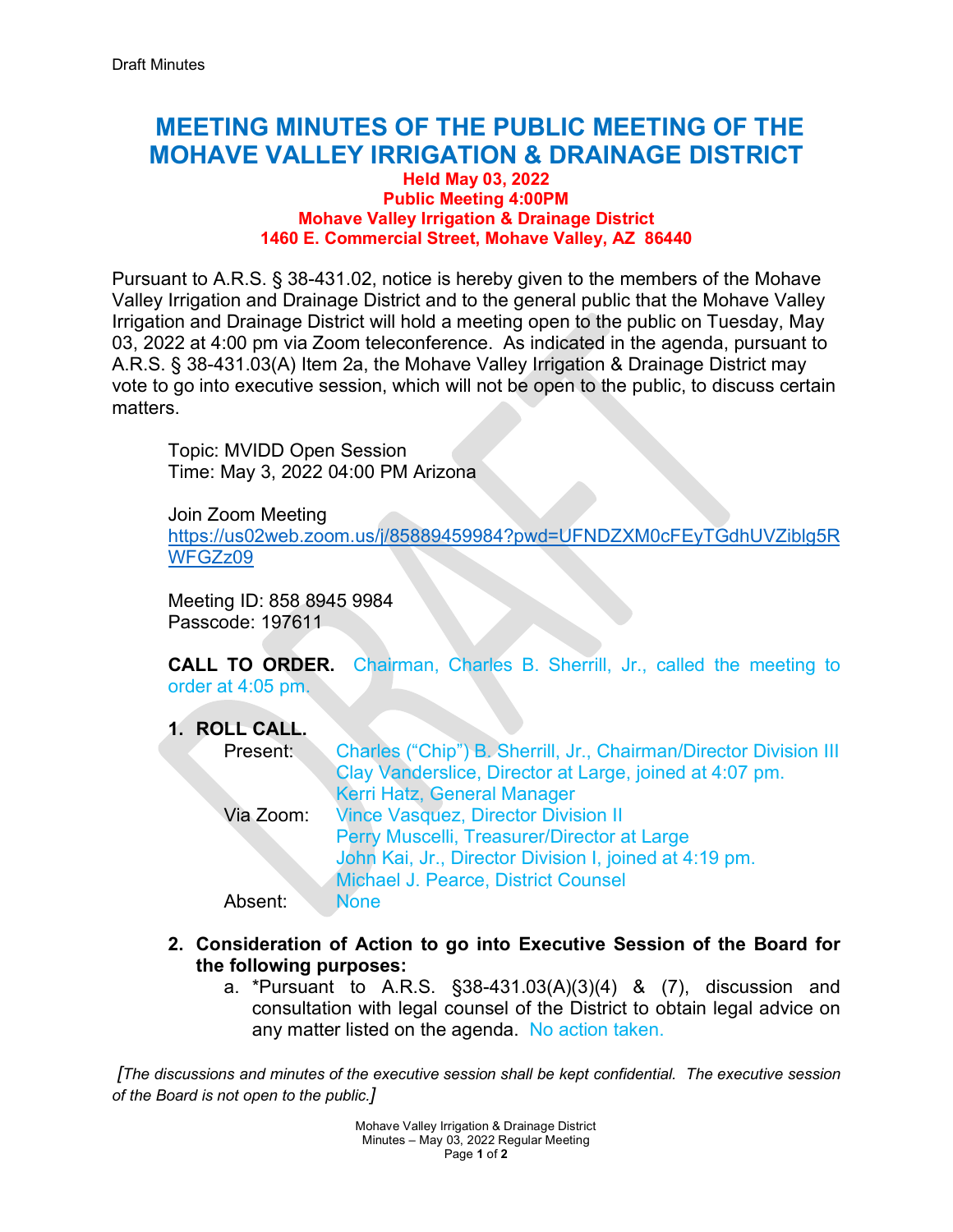# **3. RECONVENE IN OPEN SESSION.**

- **4. PLEDGE OF ALLEGIANCE.** Perry Muscelli led the Pledge of Allegiance.
- **5. WAIVER MOTION.** Motion to waive the reading of full minutes and resolutions presented for approval or adoption. Perry Muscelli made a motion to waive the reading of the full minutes and or resolutions presented for approval or adoption, Vince Vasquez seconded the motion. All in favor, motion passed. Vanderslice – Y; Muscelli – Y; Vasquez – Y; Sherrill – Y.
- **6. AGENDA MODIFICATION.** Possible action to withdraw from or move any item on the agenda. No action taken.

### **7. REPORTS.**

Water: Staff summarized the District water use for the date ending March 31, 2022 and reported on the current Lake Powell and Lake Mead Elevations.

- a. Staff report on District water use.
- b. Bureau of Reclamation Lower Colorado Water Supply Report.

Finances: Staff reviewed the finances with the board of directors.

- c. Profit & Loss Budget vs. Actual year to date July 1, 2021, thru March 31, 2022
- d. Profit & Loss Statement for March 2022.
- e. Balance Sheet as of March 31, 2022.

#### Other:

- f. MVIDD Staff Report. General information to update the board members. Staff advised the board of directors:
- 1. The call of election for Division II Director and Director at Large will be next month and currently Vince Vasquez and Perry Muscelli hold those positions.
- 2. The farmers and District need to start preparing for 2023 System Conservation.
- 3. At the end of the month, invoices for the administrative fees for 2022 system conservation will be mailed out and due by July 31<sup>st</sup>.
- 4. Water order forms will be mailed out at the end of June for the 2023 water year and the District water order is due August 15<sup>th</sup> to BOR.
- 5. Next week the 2022 subcontracts with MVIDD for the 500 + Plan participants will be mailed out.
- 6. This Friday, May 6, 2022 will be the ADWR Joint Colorado River Shortage Briefing from 9am – 11am.

# **8. REGULAR AGENDA**

**A. State Legislative Update.** Discussion only**.** District counsel, Mr. Pearce,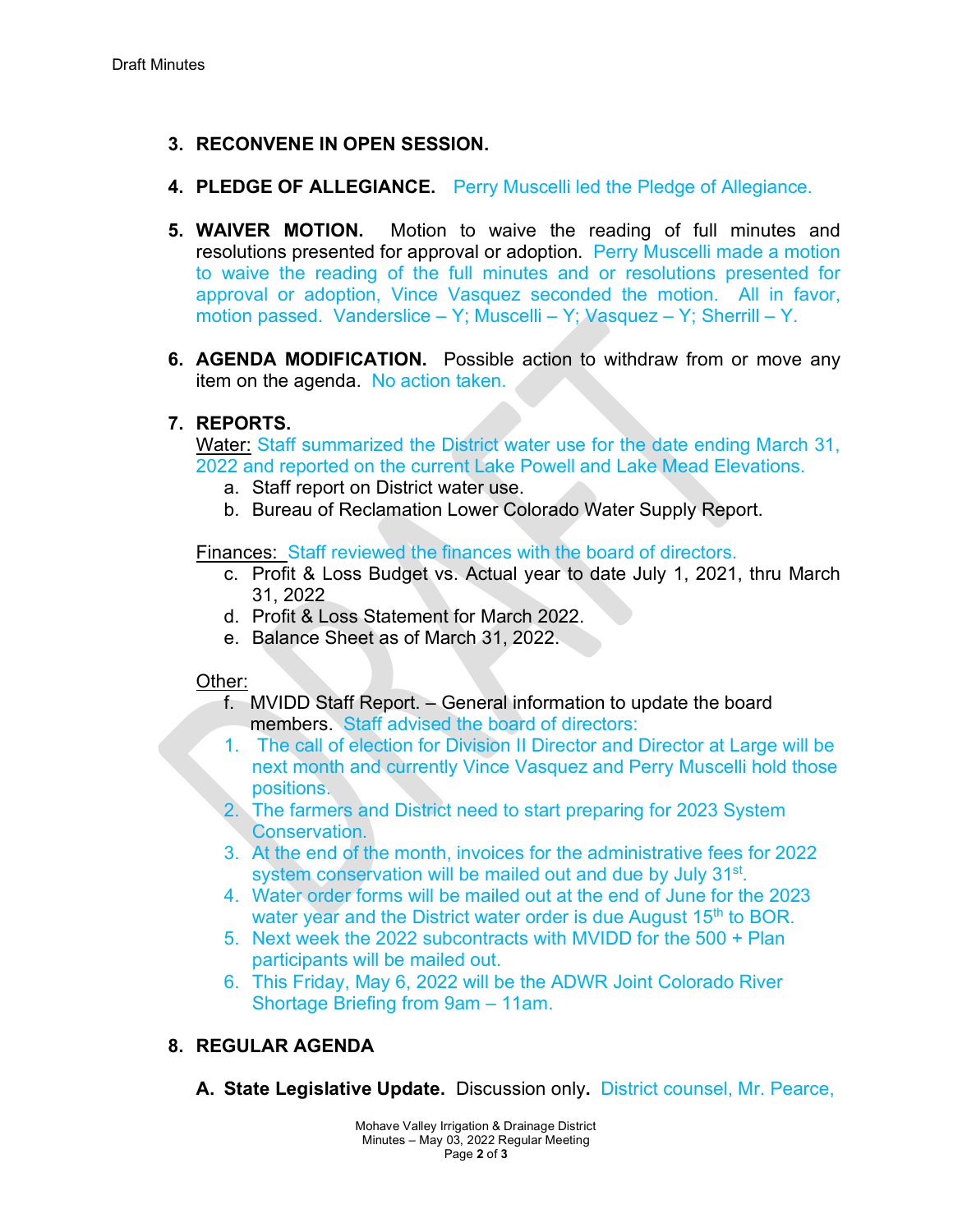gave an update regarding the State Legislative activity. Discussion only.

- **B. System Conservation for 2022 Update.** Discussion only. District counsel, Mr. Pearce, updated the board of directors on the status of the final version of the 2022 500 + Plan Agreement. Discussion only.
- **C. Approve the April 05, 2022, Regular Session Meeting Minutes.**  Discussion and possible action to approve the regular meeting minutes for last month. Perry Muscelli made a motion to approve the meeting minutes from April 05, 2022. Clay Vanderslice seconded the motion. All in favor, motion passed. Vanderslice – Y; Muscelli – Y; Vasquez – Y; Sherrill – Y.
- **D. Approve the April 05, 2022, Executive Session Meeting Minutes.** Discussion and possible action to approve the executive session meeting minutes for last month. Perry Muscelli made a motion to approve the April 05, 2022 executive session minutes. Vince Vasquez seconded the motion. All in favor, motion passed. Vanderslice – Y; Muscelli – Y; Vasquez – Y; Sherrill – Y.
- **E. Approve the April 15, 2022, Special Regular Session Meeting Minutes.** Discussion and possible action to approve the special regular meeting minutes for last month. Perry Muscelli made a motion to approve the April 15, 2022 special regular meeting minutes. Vince Vasquez seconded the motion. All in favor, motion passed. Vanderslice – Y; Muscelli – Y; Vasquez – Y; Sherrill – Y.
- **F. Ratify Expenses for April 2022.** Discussion and possible action to ratify the expenses for last month. Staff reviewed the payment of expenses with the board of directors. Perry Muscelli made a motion to ratify the payment of expenses for April 2022. Clay Vanderslice seconded the motion. All in favor motion passed. Vanderslice – Y; Kai – Y; Muscelli – Y; Vasquez – Y: Sherrill – Y.
- **G. Via Dolce, Tract 4241; T19N, R22W, Section 22; APN(s): 228-02-100, 228-02-101, & 228-02-102; 129 Lots. Request for an Extension of Preliminary Water Allocation.** Discussion and possible action regarding the extension request for a preliminary water allocation. This is a request for 24 months; the current extension expires May 10, 2022. All fees have previously been paid in full for the 129 lots. Staff reviewed the extension request for this project with the board of directors. Staff asked Mr. Clark if the subdivision was planning on building manufactured homes as previously discussed or stick build homes. Mr. Clark confirmed it would be stick built homes. The board of directors asked questions pertaining to the progress of this subdivision and Mark Clark responded to their questions. Chairman, Chip Sherrill, spoke about the 24-month request and that the District has been implementing a lessor amount of extension time on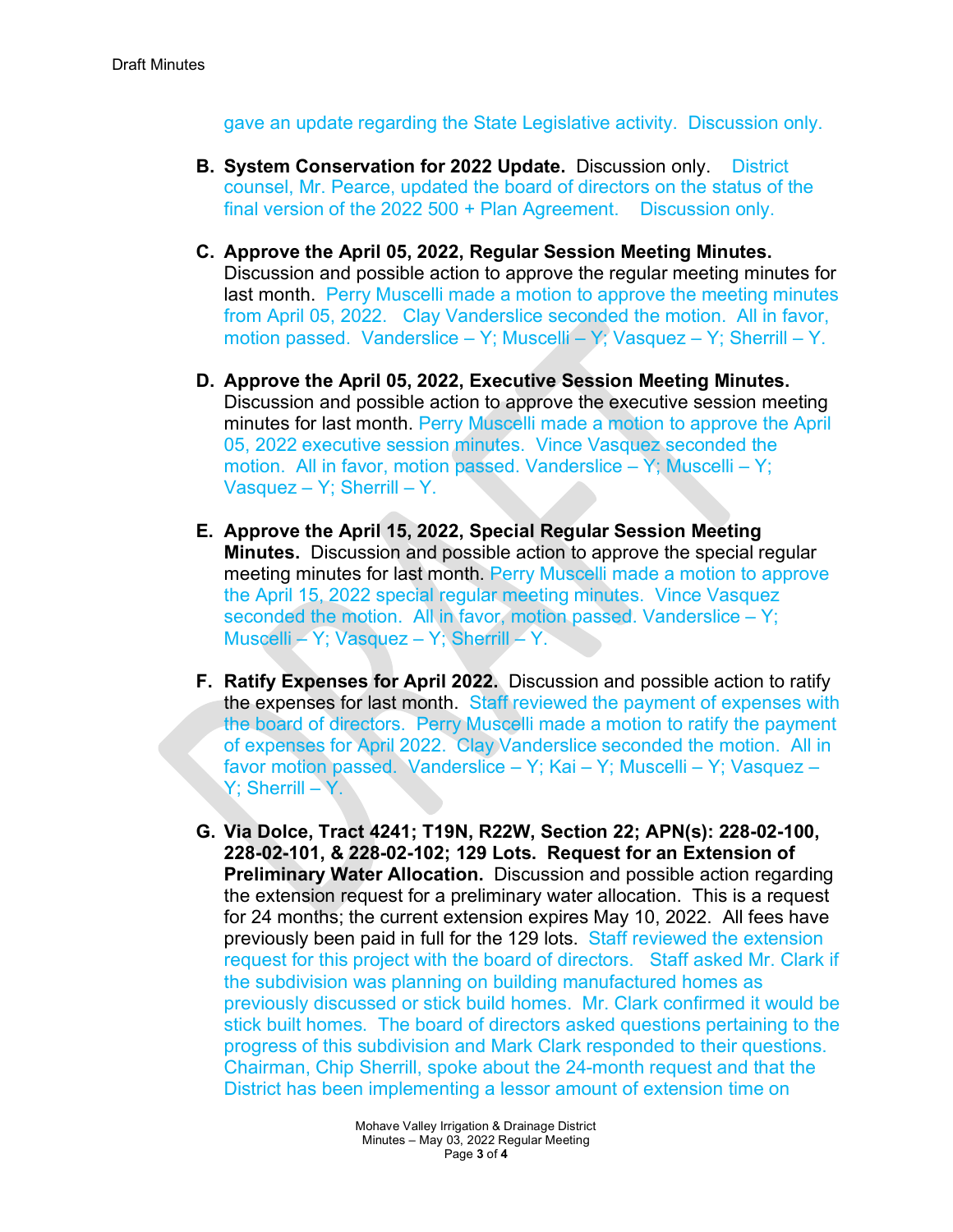projects. Mr. Clark asked that the board of directors grant as much time as possible, possibly 18-months. Perry Muscelli made a motion to approve a 12-month extension, Clay Vanderslice seconded the motion. All in favor motion passed. Vanderslice – Y: Kai – Y; Muscelli – Y; Vasquez – Y; Sherrill – Y.

- **H. Resolution 2022-01 A Resolution to allow Non-Refundable Fees to be Transferred to Another Project.** Discussion and possible action regarding Resolution 2022-01. This item was discussed at the April 05, 2022 regular board meeting. District Counsel, Mr. Pearce, reviewed the changes to the resolution as suggested by the board of directors from the last meeting of April 05, 2022. Vince Vasquez made a motion to approve the resolution, Clay Vanderslice seconded the motion. All in favor, motion passed. Vanderslice – Y; Kai – Y; Muscelli – Y; Vasquez – Y; Sherrill – Y.
- **I. Fiscal Year June 2022 – July 202 Budget Review.** Discussion only to review and make comments on the next fiscal year budget. Staff reviewed the budget with the board of directors and answered their questions. Discussion only.
- **J. Mohave County 2022 Tax Levies and Rates Certification.** Discussion only to review and make comments on the Tax Levies and Rates Certification. Staff reviewed the 2022 Tax Levies and Rates Certification with the board of directors. Discussion only.
- **K. July 01, 2022 Comprehensive Fee Schedule and Payment Rules.** Discussion only to review and make comments on the Comprehensive Fee Schedule and Payment Rules. Staff reviewed the 2022 Comprehensive Fee Schedule and Payment Rules with the board of directors. Perry Muscelli suggested a language change or clarification or better define item number 20 on the Payment Rules. Discussion only.
- **9. CALL TO THE PUBLIC.** *Those wishing to address the Board at the Call to the Public regarding matters not on the Board agenda can request to do so at this time. Due to the Pandemic, meetings are being held via Zoom. Action Taken as a result of public comments*  will be limited to responding to criticism, referral to staff, or placing a matter on a future *Agenda. Comments are restricted to items NOT on the Regular Agenda and must relate to matters within the jurisdiction of the Board.* No members of the public addressed the board of directors.

In attendance via zoom: Mark Clark and Jaimie Kelley In attendance at MVIDD: Mary Schramm

**10. ADJOURNMENT.** Clay Vanderslice made a motion to adjourn the meeting Vince Vasquez seconded the motion. All in favor, meeting adjourned at 5:07 pm. Vanderslice – Y; Kai – Y; Muscelli – Y; Vasquez – Y; Sherrill – Y.

Agendas are available on our website [www.mvidd.net,](http://www.mvidd.net/) as well as posted outside the District office